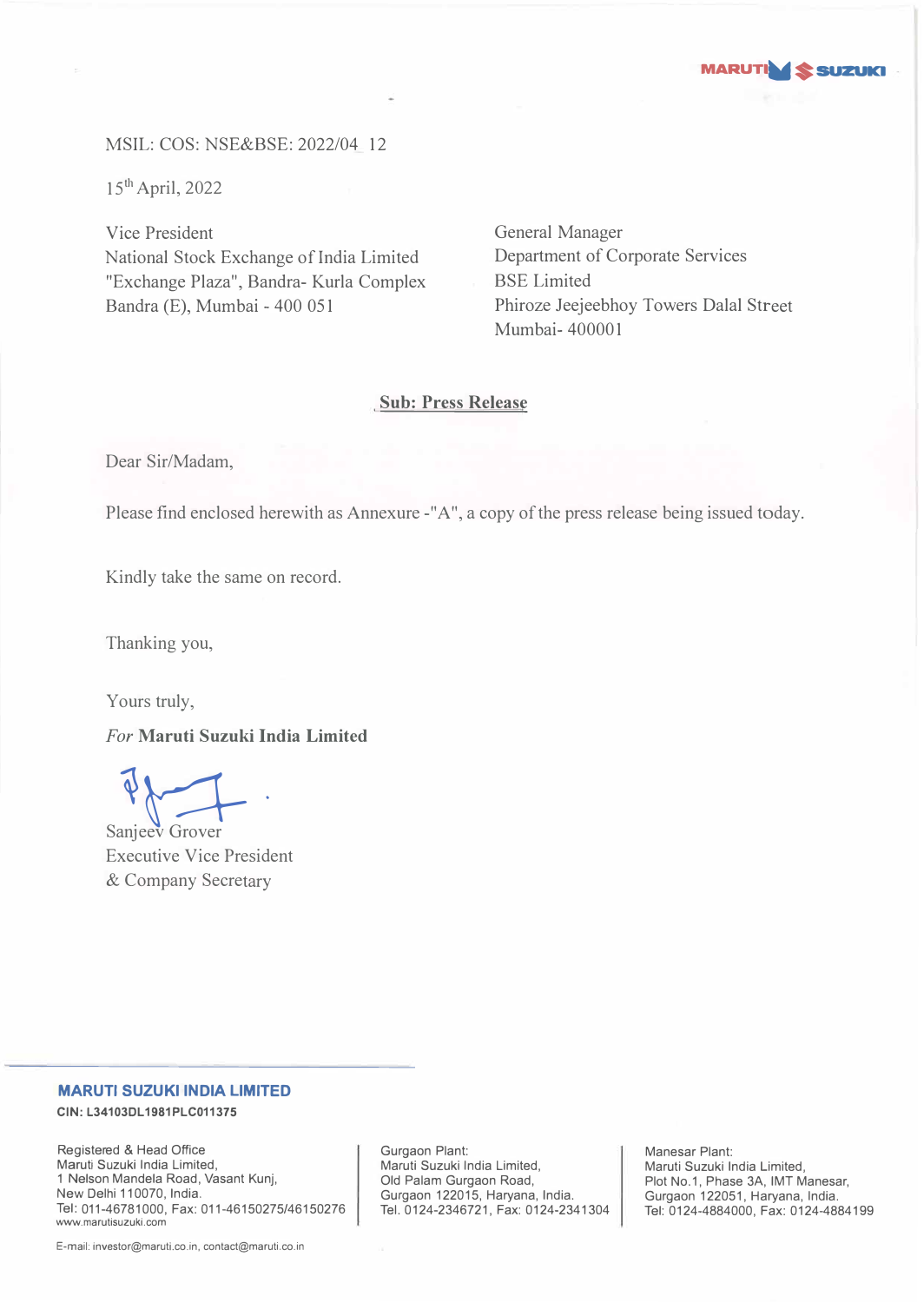### **Media Release**



*Inspire Togetherness again!* - **Maruti Suzuki Next-Gen Ertiga arrives at ARENA showrooms**

**New Delhi, 15 April 2022:** Maruti Suzuki India Limited today announced launch of the Next-Gen Ertiga in a refreshed new avatar. The trusted companion of over 750,000 Indian families, Maruti Suzuki Ertiga, is now more stylish, elegant and comfortable. Powered by an all-new Next-Gen K-series 1.5L Dual Jet, Dual VVT engine with Progressive Smart Hybrid Technology and driven by an all-new advanced 6-speed Automatic Transmission with Paddle Shifters, the Next-Gen Ertiga arrives at ARENA showrooms in style.

The launch also marks the tenth anniversary of Maruti Suzuki Ertiga which pioneered and created the compact MPV segment in the country. The elegant & stylish Next-Gen Ertiga aims to make life rich & fulfilling again, by bringing back joy of togetherness.

Introducing the Next-Gen Ertiga, **Mr. Hisashi Takeuchi, Managing Director & CEO, Maruti Suzuki India Limited**, said, "*Ertiga's launch 10 years ago was a significant moment in the Indian automobile industry, as it created a new segment that has been growing at a CAGR of 4.7%. With a decade long legacy, the country's first compact MPV Ertiga has a special place in the Indian automobile industry. The Next-Gen Ertiga with advanced technology features will also come with a new engine and an all-new transmission. As it stays true to its brand vision of providing comfort, technology, and safety features, while being fuel-efficient for customers, the Next-Gen Ertiga will surely continue to be India's go-to MPV. We are confident that the Next-Gen Ertiga will be widely embraced by our customers."*

### **Next-Gen Powertrain and all-new Advanced Transmission**

The Next-Gen K-series 1.5L petrol engine offers a **peak power of 75.8kW@6000rpm and a max torque of 136.8Nm@4400rpm**. Available both in Petrol and CNG option, Next-Gen Ertiga offers an **incredible mileage of 20.51 km/l (Petrol) and 26.11km/kg (CNG).**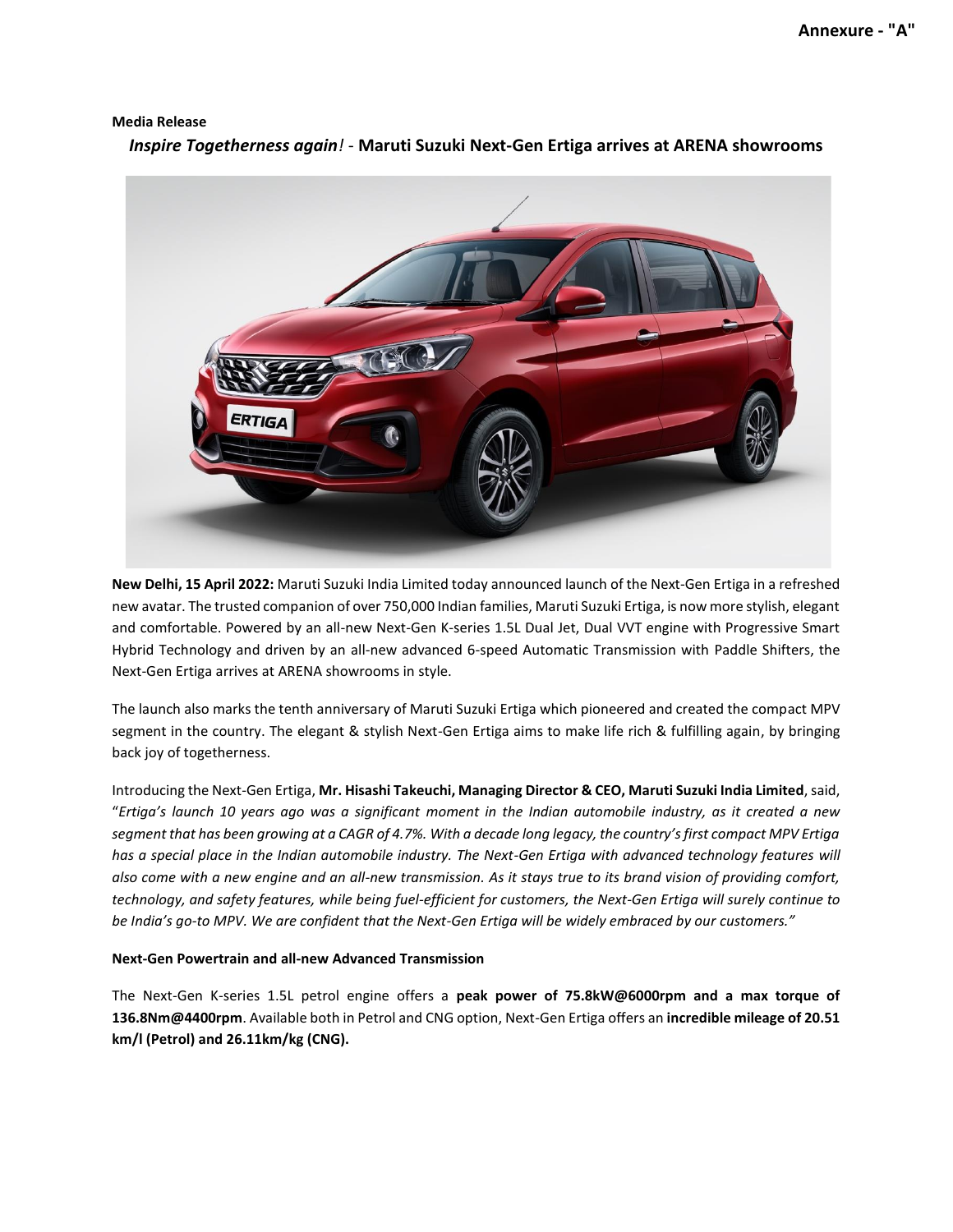The New Powertrain provides a refined driving experience with a focus on improved NVH (Noise, Vibration and Harshness) and reduced emissions in line with Maruti Suzuki's vision for a greener and cleaner environment.

All this is further complemented with an allnew **6-speed Automatic Transmission** and the proven 5-speed Manual Transmission. With a commitment to democratizing new technologies, Maruti Suzuki for the first time offers steering wheel mounted **Paddle Shifters in Automatic transmission variant** for added convenience and fun to drive experience.



#### **More Elegant and Refreshed Exterior and Interior Design**

The Next-Gen Ertiga is now more stylish and elegant with dynamic **chrome winged front grill, new machined twotone alloy wheels and back door garnish with chrome insert**. The Next-Gen Ertiga is now available in 6 color options with the introduction of **two new colors - Splendid Silver and Dignity Brown** and is sure to turn every drive into a stylish drive.

The refreshed new interior complements elegance through **Sculpted Dashboard with a new Metallic Teak-Wooden Finish**, **plush dual-tone seat fabric** while enhancing the look, feel & overall premium-ness of Ertiga.

#### **Host of comfort and convenience features**

Ertiga has always upheld its high levels of comfort and convenience features. It effortlessly accommodates the daily demands of the modern family with a versatile cabin that adapts to all seating and luggage requirements. To enable easy ingress and egress to the third-row, the 2<sup>nd</sup> row seat comes equipped with a proven one touch recline and slide mechanism. The 50:50 split  $3^{rd}$  row seats with seatback recliner and flat fold option further add to the convenience and flexibility during those getaway trips.

Ertiga continues to be high on intelligent utility spaces with the little touches such as air-cooled can holders, front row armrest with utility box, bottle holders, smart phone storage and an option of a power socket in each row.

The roof-mounted AC for rear passengers with multiple adjustable air vents and three-stage speed control ensures that Ertiga's roomy cabin is comfortable on the inside even when things get extremely hot outside.

The Next-Gen Ertiga is now loaded with Cruise Control, Driver side auto-window up with anti-pinch, Auto headlamps with follow me home functionality, retractable key-operated ORVMs and CNG specific speedometer in S-CNG variants.

#### **Advanced Safety features**

The Next-Gen Ertiga is equipped with **4 airbags\* (Driver, co-driver and Front Seat side)**, **and ESP with Hill hold assist**. Safety features such as Dual Front airbags, ABS with EBD and brake assist, rear parking sensors,  $2^{nd}$  row ISOFIX child seat anchorages, speed alert system, driver and co-driver seat belt reminder are equipped as standard fitment across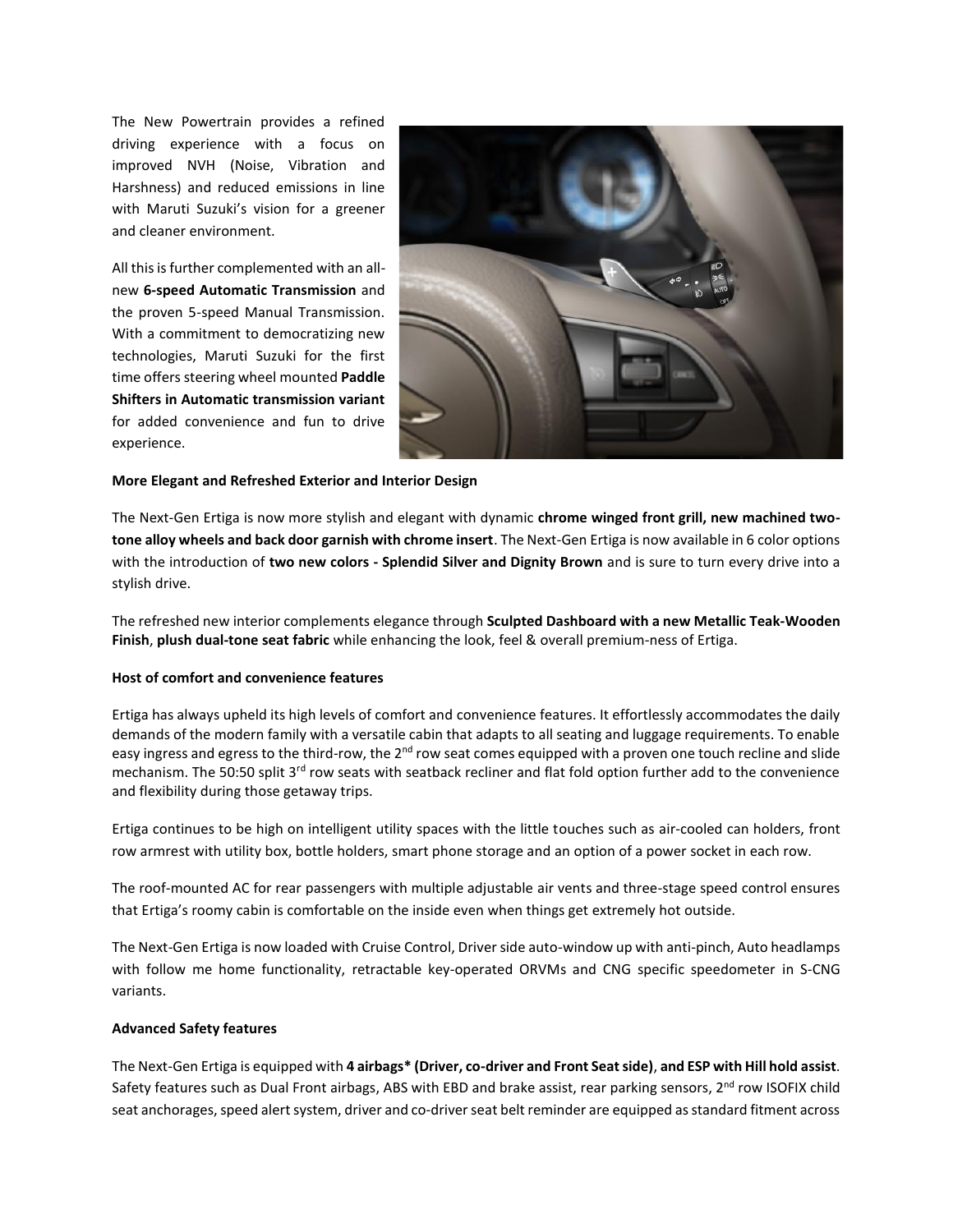all the variants. Built on Suzuki's HEARTECT platform, the Next-Gen Ertiga continues to meet all applicable Indian safety regulations.

#### **Refreshed new SmartPlay Pro Infotainment System**

The Next-Gen Ertiga comes equipped with a **17.78cm (7 inch) new Smart Play Pro infotainment system,** offering an intuitive user interface with an onboard voice assistant to offer a seamless connected driving experience. The customization is not only limited to display options but also applies to the greeting messages to welcome elegantly. The infotainment system not only ensures entertainment on the go but also ensures to display key vehicle alerts.



SmartPlay Pro Infotainment System can be accessed

through an **onboard voice assistant** and can also be triggered with the *"Hi Suzuki"* **command**.

#### **In-built Connected Car Experience**

The **in-built Suzuki Connect** takes the connected car experience of the vehicle to an all-new level. The next-gen telematics system offers over 40+ features for vehicle safety & security, trips & driving behavior, status alerts and remote operations.

Taking the user ownership experience a notch above, the **Next-Gen Ertiga can also be remotely accessed** through a **compatible smart watch & voice connectivity through** Suzuki Connect skill for Amazon **Alexa***®***.** To further elevate the experience, Customers can **remotely access & operate the AC\*\* function, door lock, headlamps OFF, hazard lights, alarm,** and many more features through these devices, ensuring to align with the aspiration of customers.

The Next-Gen Ertiga is not just a means of arrival at the destination, but a thoughtful companion inspiring togetherness along your journey.

To further provide value-added options to the customers, **the Next-Gen Ertiga S-CNG is available in Vxi and Zxi variants.** There is also an introduction of a new Zxi+ variant with an option of Advanced 6-speed Automatic Transmission in petrol variant of Next-Gen Ertiga.

| <b>Technical Specifications</b> |      |                       |        |                          |  |  |  |  |  |
|---------------------------------|------|-----------------------|--------|--------------------------|--|--|--|--|--|
| Overall Length(mm)              | 4395 |                       | Petrol | 136.8@4400               |  |  |  |  |  |
| Overall Height(mm)              | 1690 | Max Torque            |        |                          |  |  |  |  |  |
| (Unladen)                       |      | (Nm@rpm)              | S-CNG  | 136.0@4400 (Petrol Mode) |  |  |  |  |  |
|                                 |      |                       |        | 121.5@4200 (CNG Mode)    |  |  |  |  |  |
| Overall Width(mm)               | 1735 |                       | Petrol | 75.8@6000 (Petrol)       |  |  |  |  |  |
| Wheelbase(mm)                   | 2740 | Power<br>Max          |        |                          |  |  |  |  |  |
|                                 |      | (kW@rpm)              | S-CNG  | 74.0@6000 (Petrol mode)  |  |  |  |  |  |
|                                 |      |                       |        | 64.6@5500 (CNG mode)     |  |  |  |  |  |
| Engine Capacity(cc)             | 1462 | Fuel<br>Efficiency*** | Petrol | 20.51 km/l (MT)          |  |  |  |  |  |
|                                 |      |                       |        | 20.30 km/l (AT)          |  |  |  |  |  |
|                                 |      |                       |        |                          |  |  |  |  |  |
|                                 |      |                       | S-CNG  | 26.11 km/kg (MT)         |  |  |  |  |  |